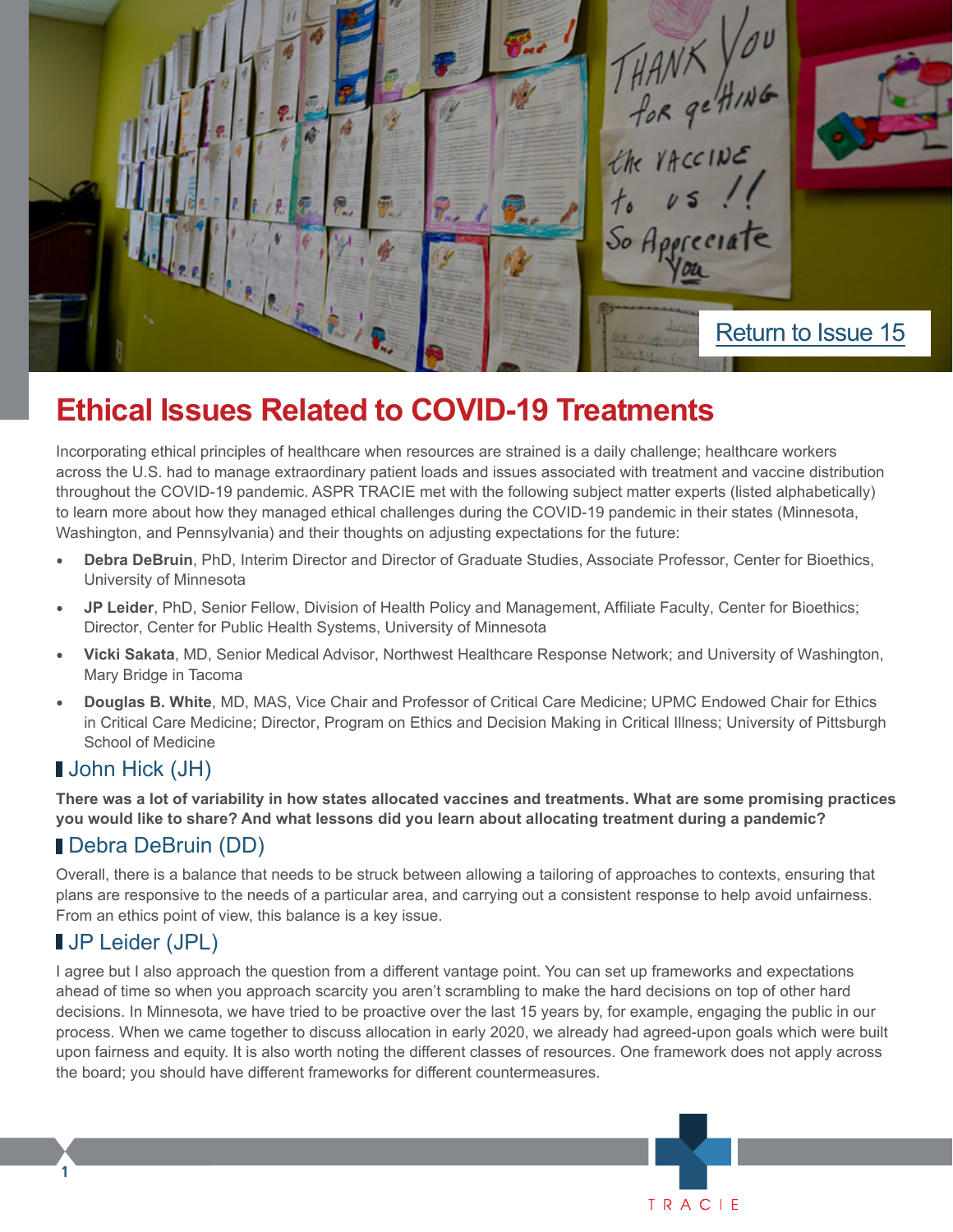# $\blacksquare$

**Did you sense that there was disappointment about the guidelines or lack of guidance coming from the federal government?** 

#### DD

It depends on the resource. In some cases – for example, with new therapies such as monoclonal antibodies made available through Emergency Use Authorizations – the lack of guidance reflected, at least in part, an initial lack of data to ground clinical priorities. As more data became available, it was possible to create better guidance. On the other hand, the level of inconsistency with access to vaccines across the country was troubling from an ethics point of view, as it undermined equity. It seems undeniable that fairness and equity ought to be one of the driving commitments in resource allocation.

As JP mentioned, in MN, our foundational ethics framework was clearly established before the pandemic. That has made the work much more manageable in response to COVID-19. One of the driving priorities is

#### **Related Resources** *MNRAP*

TRACIF

[COVID-19 Medication Options](https://www.health.state.mn.us/diseases/coronavirus/meds.html)

[New System Connects Patients with](https://www.sph.umn.edu/news/new-system-connects-patients-with-covid-19-outpatient-treatments/) [COVID-19 Outpatient Treatments](https://www.sph.umn.edu/news/new-system-connects-patients-with-covid-19-outpatient-treatments/)

#### *MASS*

[Clinical Prioritization of Antispike](https://www.mayoclinicproceedings.org/article/S0025-6196(21)00868-5/fulltext) [Monoclonal Antibody Treatment of](https://www.mayoclinicproceedings.org/article/S0025-6196(21)00868-5/fulltext) [Mild to Moderate COVID-19](https://www.mayoclinicproceedings.org/article/S0025-6196(21)00868-5/fulltext)

[Monoclonal Antibodies for COVID-19:](https://hsc.unm.edu/echo/_docs/hhs-covid/raymund-razonable_3.30.21.pdf) [Mayo Clinic Process and Outcomes](https://hsc.unm.edu/echo/_docs/hhs-covid/raymund-razonable_3.30.21.pdf)

protection of the public's health. There is convincing analysis, however, that if you focus solely on a utilitarian concern with outcomes such as saving the most lives or getting as many people vaccinated as quickly as possible, you will perpetuate inequities. Groups that are disadvantaged during "normal" times invariably fare worse than more privileged groups during crises, unless our response specifically commits to addressing equity. We've seen that play out during COVID-19.

# **HU**

**To complicate matters, when vaccination efforts were targeted in areas of Minnesota where social vulnerability indexes were high, people came into those areas from elsewhere; our most well-intentioned frameworks may get tripped up in a crisis like this.** 

#### JPL

That's a fair assessment. For example, there were significant disadvantages where people from more well-off communities were coming into more socially vulnerable communities to access vaccines. Everyone wants access and everyone has some claim. It's up to the government to manage that.

The Trump and Biden administrations had different philosophies when it came to vaccines. The previous administration pushed speed over equity. Dr. DeBruin and I have both highlighted the early advantage people who were white and more privileged had over communities of color; it took months for these communities to get access to vaccines. This failing of vaccine policy exacerbated inequity. Age is easier to operationalize—and early on it even made sense from a risk perspective. People 80 and older disproportionately died from COVID-19—but when we had to decide who got priority for vaccines next and settled on just going to the "younger" groups, we could and should have done better. We ended up witnessing an equity gap in disaster resource allocation on perhaps the largest scale in history.

# DD

What JP said is a clear concrete example of what I was talking about, balancing a utilitarian concern with protecting population health in the most efficient way while also living up to your commitment to equity. JP is right that focusing on age as a proxy for risk in vaccine allocation created inequities. The same is true of the strong emphasis placed on speed in vaccine allocation. On the one hand, we wanted to get as many people vaccinated as quickly as possible to improve outcomes overall. That said, privileged people have better access to care, for complex reasons (for example, ability to pay, ability to take time off work, access to information, trust in healthcare). It really was quite predictable that when emphasizing speed, groups experiencing inequities would (and did) have worse results.

**2**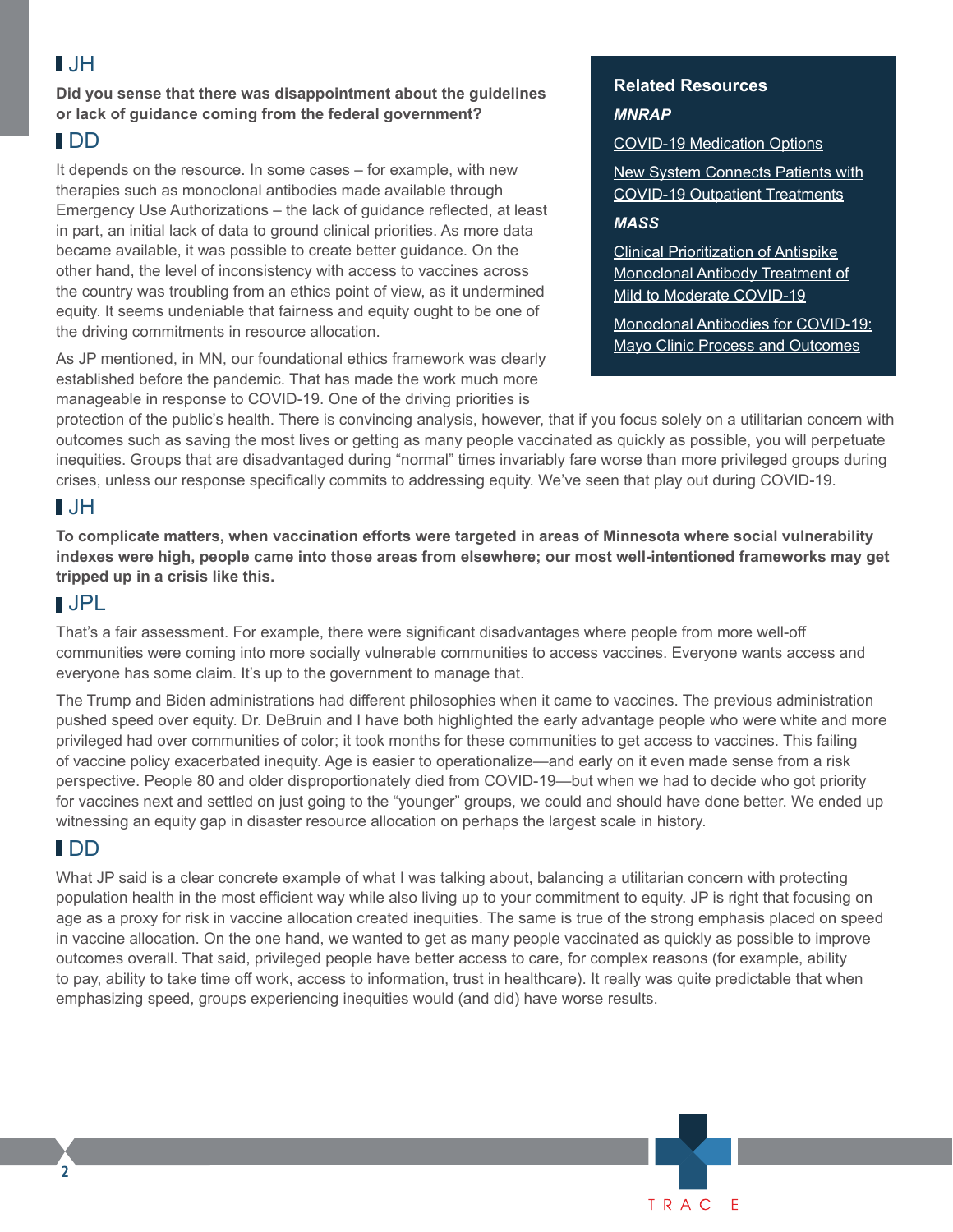# $\blacksquare$

**Can you tell us about MNRAP, how it was used, and its strengths and limitations?** 

#### JPL

When outpatient-based monoclonal antibody cocktails became available in late 2020, we were concerned about the equity of access in our state. That is where the idea for the "Minnesota Resource Allocation Platform" [\(MNRAP](https://www.health.state.mn.us/diseases/coronavirus/meds.html)) was born. The web-based screening tool was developed by the University of Minnesota and the Minnesota Department of Health (MDH).<sup>1</sup> Users could fill out a brief questionnaire to determine their eligibility for monoclonal antibody (mAb) therapy; if they qualified, they would be connected to convenient site to receive infusions, whether they were already affiliated with a health system or not. We wanted to make sure anyone in the state could have access to these effective medications.

*The MASS system was developed by the Mayo Clinic and is based on the [FDA Emergency Use](https://www.mayoclinicproceedings.org/action/showFullTableHTML?isHtml=true&tableId=tbl1&pii=S0025-6196%2821%2900868-5) [Authorization \(EUA\) eligibility](https://www.mayoclinicproceedings.org/action/showFullTableHTML?isHtml=true&tableId=tbl1&pii=S0025-6196%2821%2900868-5) [criteria](https://www.mayoclinicproceedings.org/action/showFullTableHTML?isHtml=true&tableId=tbl1&pii=S0025-6196%2821%2900868-5) issued in November 2020. Risk factors include (but are not limited to): age, coronary artery disease, chronic kidney disease, diabetes, hypertension, and pulmonary disease.* 

During surges associated with the Delta and Omicron variants, we were at our most active, with well over 75,000 referrals. An important function of MNRAP was to equitably allocate mAbs when supplies of the therapy, or appointment availability, were insufficient to meet patient needs. MNRAP was set up to implement clinical prioritization, or a lottery, if needed. Patients with a higher monoclonal antibody selection "score" (MASS) got prioritized access to the treatment (e.g., [Razonable, et al. 2021](https://www.mayoclinicproceedings.org/article/S0025-6196(21)00191-9/fulltext), Bierle, [et al., 2022](https://pubmed.ncbi.nlm.nih.gov/34791298/)) during periods of scarcity.

One challenge was that MNRAP was only available online and in English, though we did work with interpreters to help patients in near real-time, but it wasn't an ideal situation. Nonprofit organizations also stepped up to help with access. Now because resources are less scarce, everyone who meets FDA criteria gets access to treatment; the website will be sunsetted in the coming months, we think.

# JH

**You were fortunate that you didn't have use a lottery before the scores were validated; that would have been a more challenging scenario.** 

# JPL

Extremely! A faculty member at the University of Minnesota was working on risk predictors for COVID-19 at the same time the MASS system was being developed. This faculty member had some idea of risk conditions and decided to align the FDA EUA criteria against Mayo Clinic patient data. He validated their study with 40,000 of his patients, making clinicians very comfortable with this kind of statistically sound scoring system. The federal government had not provided that kind of criteria for hospitals or states to use. Information from the National Institutes of Health was somewhat useful, but the Mayo Clinic and University of Minnesota data were very important. The system proved to be very helpful for clinicians, particularly when resources were scarce.

Anytime we were in scarcity if there were appointments left over—with enough doses but not enough appointments for everyone—we used up any appointments even if there was a MASS score of 0. But then we ran out of doses, we started being more cognizant of how many people would need to receive mAbs to prevent hospitalizations (sometimes referred to as "number needed to treat" or NNT). Those who were eligible but with lower MASS had an NNT in the dozens or even hundreds, but above our threshold of 4 points, the average NNT to prevent a hospitalization was 4 patients or fewer per Mayo's analysis. To get 4 points, you had to be immunocompromised, being 65 or older was 2 points, diabetes was 2 points, obesity was 2 points.

<sup>&</sup>lt;sup>1</sup>[MN DOH](https://www.health.state.mn.us/diseases/coronavirus/meds.html) states, "As of April 4, 2022, the public or their caregivers are not able to submit their information directly to MNRAP. As new COVID-19 treatments have become available, and as the pandemic has evolved, there is now a need for providers to do a more detailed assessment before choosing a treatment option, such as reviewing medications or lab work. Talk to your health care provider if you have questions about COVID-19 treatments."

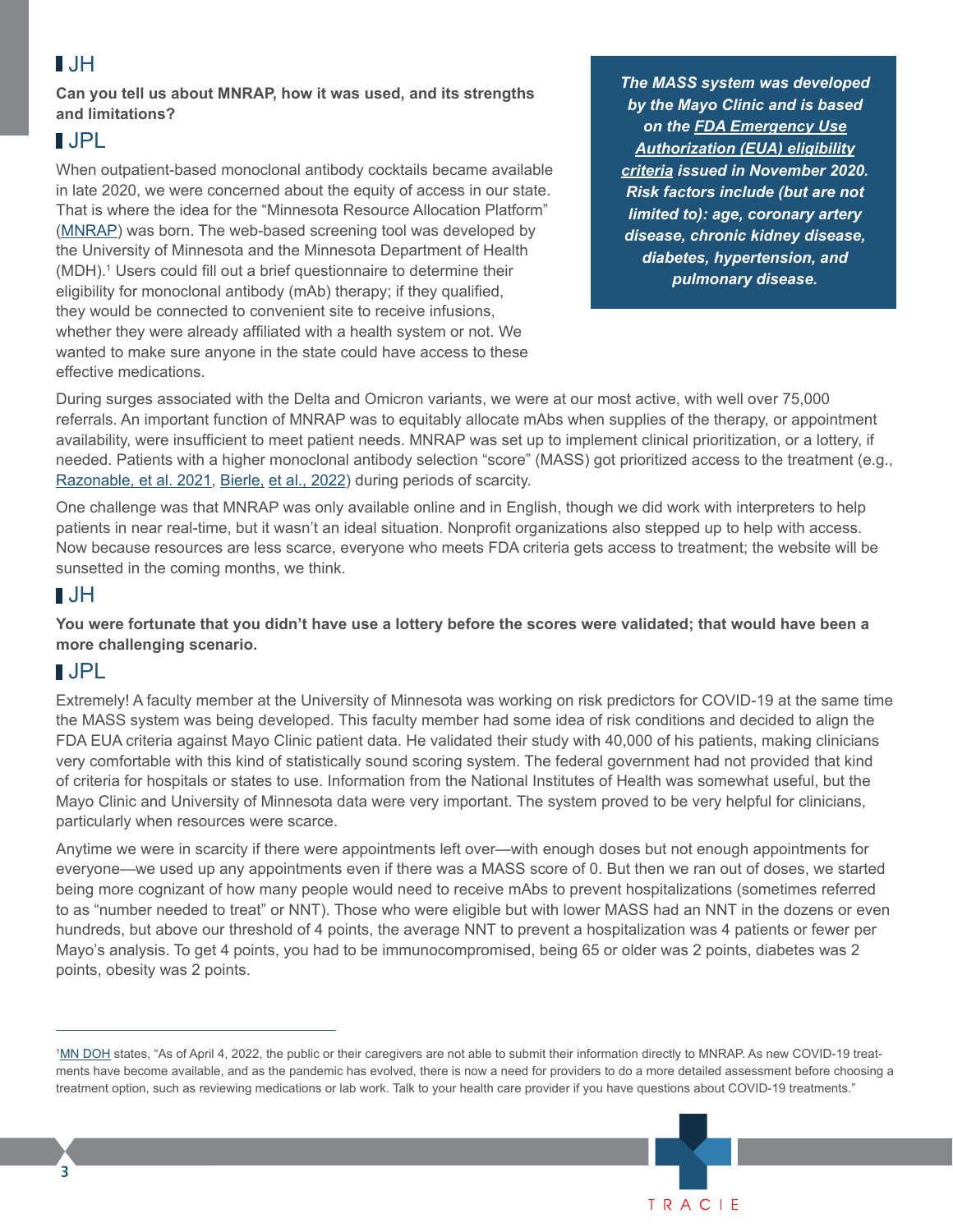# $\blacksquare$ .JH

#### **And Minnesota never ended up implementing points for public facing essential workers, is that correct?**

# JPL

We were getting to a point where nonclinical factors were about to be implemented, but then the wave crashed. So, it never ended up being employed. High-risk workers and skilled nursing facility residents would have gotten a bonus to their lottery chances.

# $\blacksquare$ .JH

**Can you talk about reciprocity and instrumentality and how those two factors may or may not be used in weighting allocation?** 

# DD

First, I'd like to say that MNRAP is a striking example of the way response relies on partnership between clinicians, public health staff, and ethics professionals who provided data, clinical expertise, and the ethical foundations upon which to allocate monoclonals. One thing I really appreciate about response efforts in the state of MN is the collaboration across professional groups.

About workers: from an ethics point of view, we have duties of reciprocity to essential workers, meaning that since they take on risk to provide essential services to us, we owe them protection in return. Instrumentality means we need to keep essential workers healthy – or help them to recover as soon as possible if they get sick – so they can continue to provide the services that we rely upon. These considerations may affect response plans differently at different times in the crisis. For example, early in the pandemic when there was no vaccine available and personal protective equipment (PPE) was scarce, reciprocity considerations were strong. As PPE became more plentiful and vaccines became available, duties of reciprocity weighed less heavily in our response efforts. So, it is important to think about these considerations in context, to determine how they should affect our response efforts. If it is justifiable to give some groups of workers priority in allocation of resources based on the nature of the services they provide and the level of risk they face, you then need to devise a way to operationalize that priority. For example, how many points should be associated with worker status in a scoring system to determine allocation priority?

# $\blacksquare$ .JH

**As you mentioned, MN had those dialogues established based on ethics projects in the state that produced guidance in 2010, and 2016. Many states weren't prepared in that way; some chose to use a lottery. How can states and we as a country come up with a more consistent system in the future, and what does that system look like?**

# JPL

We need to describe it in a different way and we need flexibility. When you centralize the allocation system you hear about all kinds of issues with the systems, such as appeals by people who want access. If you decentralize it, you cannot be sure how deep the issues are. In Minnesota, we have multiple after-action reviews on how the system worked and lessons we need to incorporate for future events. It seems to me for scarce resources in the future, a centralized apparatus needs the ability to go from rationing to not rationing and be flexible. We also need to address weakness in the system where it can be shown that patients have taken advantage of their privilege. It doesn't make sense to blame that patient for playing by the rules, but that doesn't mean the rules were fair to begin with.

# **NJH**

**How can we ensure providers will abide by a suggested framework? If we leave it to the provider level, it will be still used inconsistently and equity will remain an issue.** 

# JPL

**4**

There's something to be said for making sure every provider has to do the same thing. Are you going to audit them? Is this a situation where I should use the process, will I be in scarcity? There's a lot of fungibility even with the best crafted systems. Even in our well-functioning system, inconsistency was an issue.

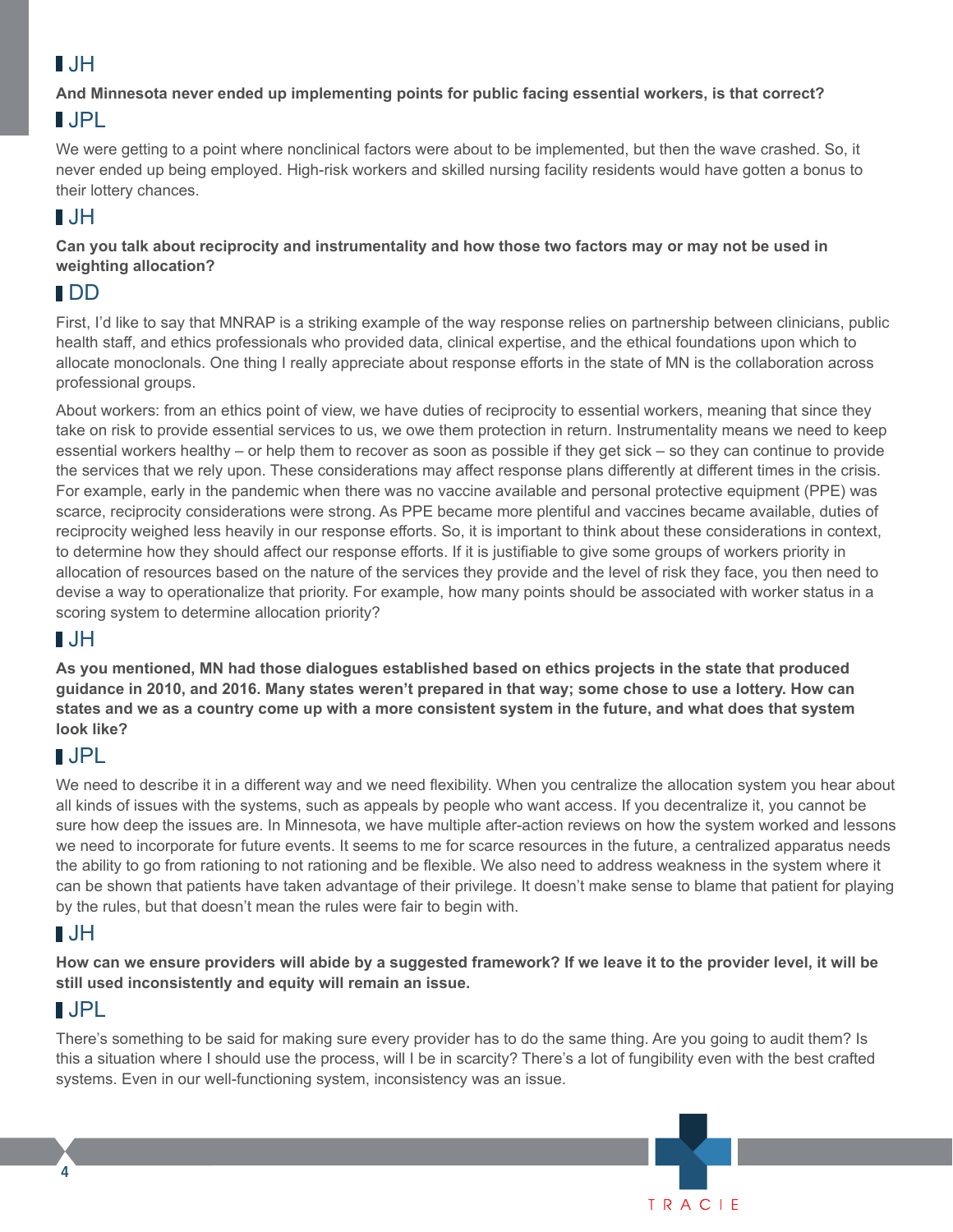# DD

It does become complicated here. You want to allow a certain degree of professional judgement when a provider is faced with individual patients. You want to give them leeway when faced with a patient who doesn't meet a certain criterion, but appears high-risk, nonetheless. That's different from getting access based on personal relationships, which disadvantages folks who are already disadvantaged. It might not make sense to use MNRAP for all resources. In fact, we elected not to use it to allocate the oral antivirals. And there needs to be a feedback loop—such as data reporting, and after-action reports—to ensure accountability and the opportunity to adjust when it becomes clear that problems are arising.

### $\blacksquare$

#### **To what level should our state and interstate processes intersect?**

#### IDD

I think it is really important for states to learn from one another. There were a number of forums during this pandemic to facilitate that sort of dialogue. For example, ASPR did a great job providing opportunities for us to explore these issues nationally. After-action reviews should identify areas where it is important to plan together with other states for future response efforts.

### JPL

In Minnesota we are fortunate to work with MDH, and while our state's ideas may not "fly" ideologically in other states, we could come to an agreement about other issues. For example, you could you come to an agreement for reimbursement for people who live in Minnesota being treated in a neighboring state. Those conversations you could have.

### JH

**In Minnesota we were lucky not to have interference in the dialogue and conclusions that ethics, public health, and clinicians forged. Dr. DeBruin, you mentioned the importance, when considering several disabilities, age-advocacy groups, and so on, of parsing the implications, the science, and the mechanisms we had to distribute assets. Our meetings were more than once a week and we iterated this so many times based on the changing evidence and changing pandemic. Can you expound on this being a responsive process?** 

### DD

I agree that it is critical for guidance to be developed in a process that is responsive and iterative. For example, we would create a framework for a new therapeutic and then change that framework as needed—as the availability of resources changed, or new data became available that could guide clinical prioritization, or we learned about operational challenges that required adjustments to plans. You are right, you cannot set frameworks in stone in advance at the level of detail that is needed to operationalize them. That may seem to conflict with what we said earlier about the importance of having frameworks already established prior to the start of a crisis, but those foundational frameworks are still critical. They are needed to guide development of specific response plans in a crisis. You're never going to create a framework that is tailored to a particular crisis and all its nuances until you are in the moment. For example, who counts as a critical worker may vary crisis to crisis, and the risks that workers face depend on particular circumstances such as the availability of PPE. The issues are predictable, and harder to sort through in the midst of crisis.

*A foundational framework established prior to the start of a crisis should guide whether and when some workers should get priority in allocation of resources, or in principle what the limits to their duties to provide services might be, but we can't work out details until the realities of the crisis become clear. This does not mean that foundational frameworks can only address high-level philosophical issues and not operational ones. For example, since we know that people cross state borders to access care even during "normal" times, we should develop preexisting agreements among bordering states about how to meet the needs of all patients when states are allocated resources by the federal government based on data from their particular state (for example, state population or case incidence).*

*- Deb DeBruin*



**5**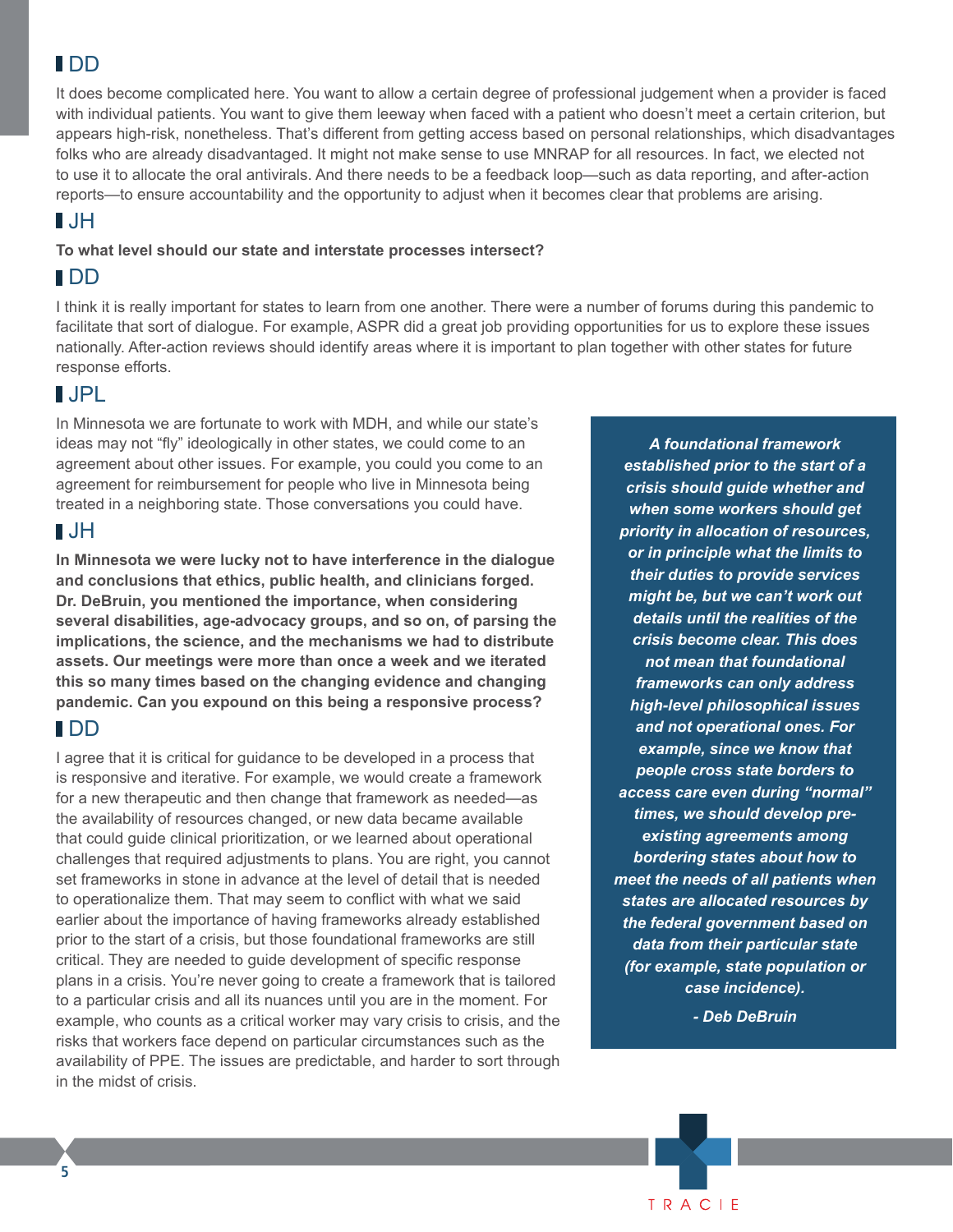# JH

**Candid dialogue in these situations relies on having the right people at the table who are engaged. We also need to ensure providers aren't held responsible for things that are decided systematically. For example, with monoclonal allocations going through MNRAP, if a provider was sued for not giving the treatment, the individual clinician should be protected.** 

# DD

While we developed guidance in Minnesota, providers were included as experts, but were not there to formally represent their organizations. Individuals provided critical input but their views were not attributed to them personally. It would undermine the ability to engage people in good faith in developing guidance if individuals were held liable for the guidance. Ultimately, it is the responsibility of the state to decide whether it will accept and implement guidance developed by advisory groups or not.

On the implementation side, if there is guidance from the state, there must be related liability protections, since crisis response is not business as usual. How a clinician will provide care during a response will be different than in non-urgent times.

# JH

#### **Do you have any other thoughts on this topic you'd like us to capture?**

# JPL

Throughout all this I've been very motivated by my chagrin that what we knew would happen, happened. Disadvantaged communities going into the pandemic were disadvantaged coming out. The BIPOC-white mortality gap was worsened. Maybe with the advantage of retrospect, we might be able to depoliticize this next time. Whether we have 10 years or 40 until the next pandemic, we can't have this again.

And when I examine the death data in our state, it shows that COVID-19 mortality and excess mortality in general increased in 2021 compared with 2020, even though we had vaccines. How can we get people to listen to science? How do we depoliticize social justice? We will be dealing with the impacts of that forced tradeoff for quite some time.

### DD

We need better communications about science. We also need discussions of individualism versus the pursuit of common good; we need better understanding about when it is justifiable to limit individual liberty to promote the common good. Finally, I agree with JP that equity issues have been among the most haunting of this pandemic; we need to address them when we are not in crisis mode to ensure they are not exacerbated during a crisis. Disparities are a crisis in themselves; they constitute inequities even during normal times, we need to address them for their own sake.

# JH

Fair to say, the best time to work on those trust issues is between pandemics; in the middle of a pandemic is the worst time. Thank you so much, operationalizing ethical resource allocation is something we have learned much about but we have so much more to do.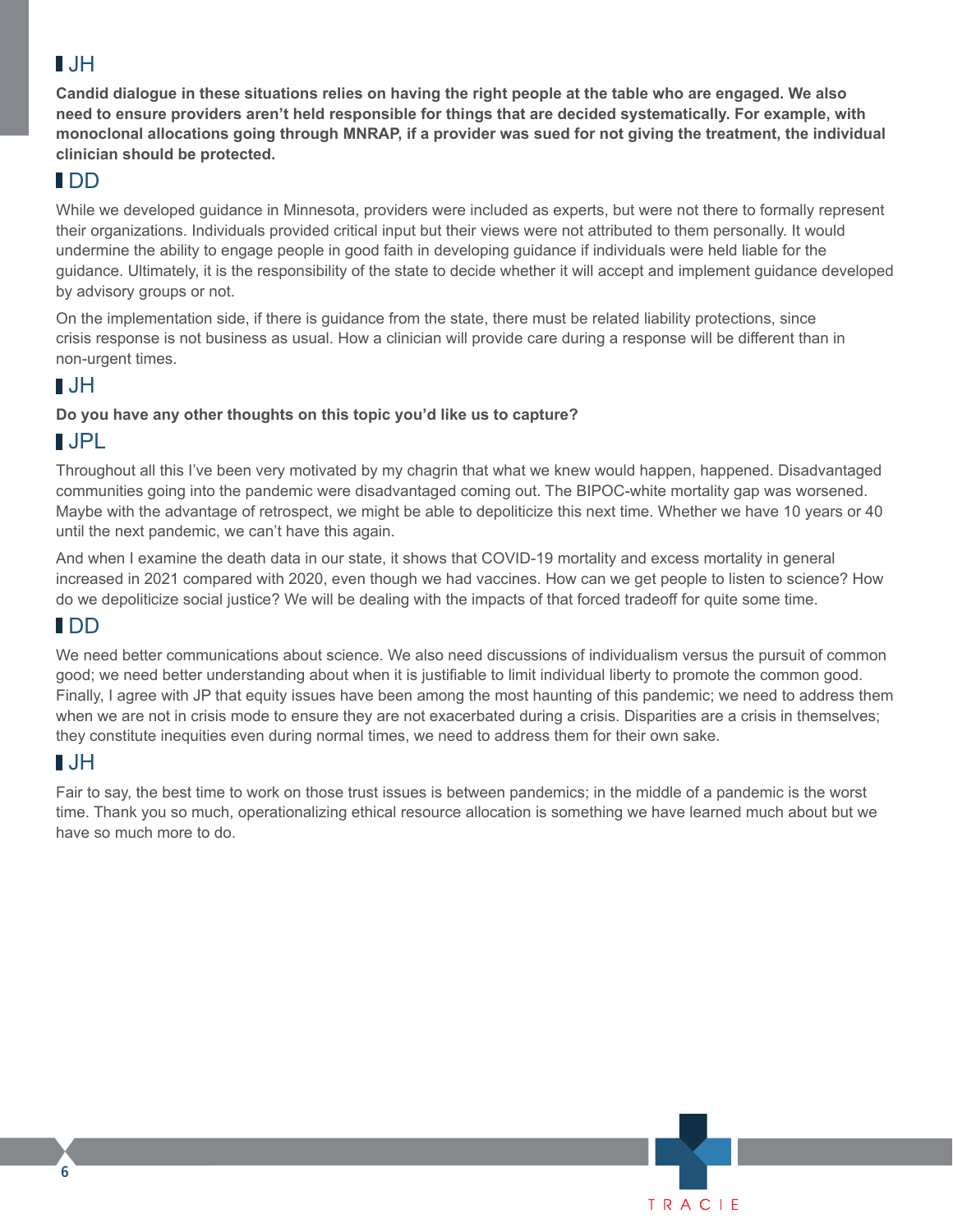#### **A note from Dr. Vicki Sakata, Senior Medical Advisor, Northwest Healthcare Response Network; and University of Washington, Mary Bridge in Tacoma**

Some of the difficulties I've seen in other states are related to the complete inability for smaller communities with fewer resources to undertake the huge efforts needed to address many of these complexities. Allocating and operationalizing ethical constructs can be overwhelming and a difficult personal burden for many to undertake. Although there were definitely strong efforts made at the federal level, "one size does not fit all." And when it comes to resource allocation, every health official wants to address the decisions/concerns of their own communities (as they should).

Personally, all the tools, concepts, scores, and frameworks are important. But the bottom line in scarce resource allocation is someone is not going to get the resource or is going to get the resource later than others. There are two main pillars in making those decisions: 1) the right science and 2) operationalizing the ethical constructs **while maintaining scientific rigor (bold print intended) (i.e., we can't change science just because it doesn't meet ethical scrutiny).**

I have also found that if you get 20 ethicists in a room together you will get 20 different opinions. I feel clinicians often waver as to their clinical decisions when faced with an ethicist. I've found that operationalizing ethical constructs depends largely on relationships within your community, especially those marginalized or specialty population advocates. Everyone wants to and deserves to be heard. This task MUST start happening now. And this must be a priority **especially** in smaller communities with few resources. In the future I can see these smaller communities feeling more comfortable using federal/state resources and assistance **as long as they have these relationships built first**. These relationships cannot be built in the heat of the moment especially in an environment of stress and mistrust.

I would also like to point out (hopefully) the obvious: much of the inequity and ethical dilemmas we have faced over the past two years are not due to the pandemic or even due to the allocation decisions made during the pandemic. It's the sad fact that decades of healthcare inequality have **produced** marginalized and at-risk groups. If we lose sight of this bigger problem, we will have lost the forest for the trees. And if we don't address the root cause, the next pandemic will be equally—if not more—heartbreaking.

#### **A note from Douglas B. White, MD, MAS, Vice Chair and Professor of Critical Care Medicine; UPMC Endowed Chair for Ethics in Critical Care Medicine; Director, Program on Ethics and Decision Making in Critical Illness; University of Pittsburgh School of Medicine**

A valuable case study of one way to center equity considerations when allocating scarce COVID therapeutics is the efforts that have been undertaken by the Commonwealth of Pennsylvania. Building on prior community engagement—and prompted by the authorization of remdesivir in the spring of 2020—the Commonwealth convened a diverse task force to provide recommendations to guide allocation of scarce COVID treatments. This task force was comprised of experts in ethics, healthcare delivery, disability rights, health disparities, and health law. What I found particularly important about the process is that, when developing recommendations, the task force explicitly considered the disproportionate burden experienced to date in the pandemic by disadvantaged communities. Consequently, the task force articulated two main ethical goals for allocation: promoting populationlevel benefit and mitigating disparities in COVID-19 outcomes among disadvantaged groups ([Pennsylvania](https://www.health.pa.gov/topics/disease/coronavirus/Pages/Guidance/Ethical-Allocation-Framework.aspx) [Department of Public Health, n.d.](https://www.health.pa.gov/topics/disease/coronavirus/Pages/Guidance/Ethical-Allocation-Framework.aspx)).

In essence, the Commonwealth expressed a view that it's not enough for the allocation strategy to not exacerbate existing disparities in outcomes; instead, it should actively lessen those disparities. This is an ambitious goal, because in order to mitigate disparities, one needs to find a way to direct a larger share of treatment to the disadvantaged groups experiencing the disproportionate burden, while also ensuring that the treatment is being allocated in a way that promotes population-level benefit.

**7**

TRACIF